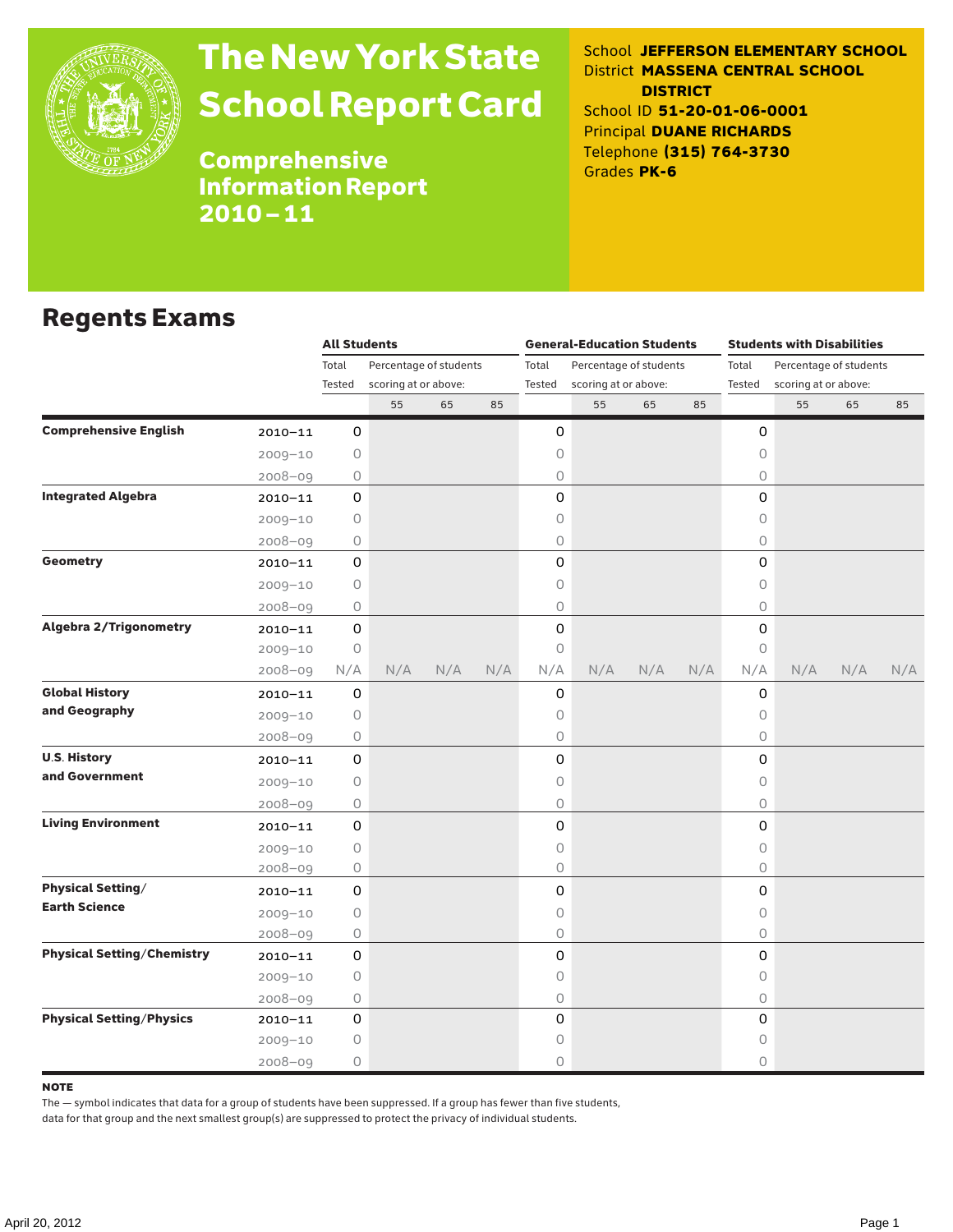School ID **51-20-01-06-0001**

## New York State English as a Second Language Achievement Test (NYSESLAT)

|                                                     |             |                                   | <b>All Students</b> |                             |  |                   |                | <b>General-Education Students</b> |                                   | <b>Students with Disabilities</b> |                                   |                                      |  |                     |  |       |
|-----------------------------------------------------|-------------|-----------------------------------|---------------------|-----------------------------|--|-------------------|----------------|-----------------------------------|-----------------------------------|-----------------------------------|-----------------------------------|--------------------------------------|--|---------------------|--|-------|
|                                                     |             | Total                             |                     | Percent of students scoring |  |                   | Total          |                                   | Percent of students scoring       |                                   |                                   | Percent of students scoring<br>Total |  |                     |  |       |
|                                                     |             | Tested in each performance level: |                     |                             |  |                   |                |                                   | Tested in each performance level: |                                   | Tested in each performance level: |                                      |  |                     |  |       |
|                                                     |             |                                   |                     | Begin. Interm. Adv.         |  | Prof.             |                |                                   | Begin. Interm. Adv.               |                                   | Prof.                             |                                      |  | Begin. Interm. Adv. |  | Prof. |
| <b>Listening</b>                                    | $2010 - 11$ | 0                                 |                     |                             |  |                   | 0              |                                   |                                   |                                   |                                   | 0                                    |  |                     |  |       |
| and Speaking<br>$(Grades K-1)$                      | $2009 - 10$ | $\circ$                           |                     |                             |  |                   | 0              |                                   |                                   |                                   |                                   | $\circ$                              |  |                     |  |       |
|                                                     | $2008 - 09$ | 0                                 |                     |                             |  |                   | $\circ$        |                                   |                                   |                                   |                                   | $\circ$                              |  |                     |  |       |
| <b>Reading</b><br>and Writing<br>$(Grades K-1)$     | $2010 - 11$ | 0                                 |                     |                             |  |                   | 0              |                                   |                                   |                                   |                                   | 0                                    |  |                     |  |       |
|                                                     | $2009 - 10$ | $\circ$                           |                     |                             |  |                   | $\circ$        |                                   |                                   |                                   |                                   | $\circ$                              |  |                     |  |       |
|                                                     | $2008 - 09$ | $\circ$                           |                     |                             |  |                   | 0              |                                   |                                   |                                   |                                   | $\circ$                              |  |                     |  |       |
| <b>Listening</b><br>and Speaking<br>$(Grades 2-4)$  | $2010 - 11$ | $\mathsf{O}\xspace$               |                     |                             |  |                   | 0              |                                   |                                   |                                   |                                   | 0                                    |  |                     |  |       |
|                                                     | $2009 - 10$ | $\mathbf 1$                       |                     |                             |  |                   | $\perp$        |                                   |                                   |                                   |                                   | $\circ$                              |  |                     |  |       |
|                                                     | $2008 - 09$ | $\overline{2}$                    |                     |                             |  | $\qquad \qquad -$ | $\overline{2}$ |                                   |                                   |                                   |                                   | $\circ$                              |  |                     |  |       |
| <b>Reading</b>                                      | $2010 - 11$ | $\mathsf 0$                       |                     |                             |  |                   | 0              |                                   |                                   |                                   |                                   | 0                                    |  |                     |  |       |
| and Writing                                         | $2009 - 10$ | 1                                 |                     |                             |  |                   | $\mathbf 1$    |                                   |                                   |                                   |                                   | $\circlearrowright$                  |  |                     |  |       |
| $(Grades 2-4)$                                      | $2008 - 09$ | $\mathbf 1$                       |                     |                             |  | —                 | $\mathbf{1}$   |                                   |                                   |                                   |                                   | $\circ$                              |  |                     |  |       |
| <b>Listening</b><br>and Speaking<br>$(Grades 5-6)$  | $2010 - 11$ | $\mathbf 0$                       |                     |                             |  |                   | 0              |                                   |                                   |                                   |                                   | $\mathbf 0$                          |  |                     |  |       |
|                                                     | $2009 - 10$ | $\overline{2}$                    |                     |                             |  |                   | $\overline{2}$ |                                   |                                   |                                   |                                   | $\circlearrowright$                  |  |                     |  |       |
|                                                     | 2008-09     | $\mathbf{2}$                      |                     |                             |  |                   | $\overline{c}$ |                                   |                                   |                                   |                                   | $\circlearrowright$                  |  |                     |  |       |
| <b>Reading</b>                                      | $2010 - 11$ | 0                                 |                     |                             |  |                   | 0              |                                   |                                   |                                   |                                   | $\mathbf 0$                          |  |                     |  |       |
| and Writing                                         | $2009 - 10$ | $\overline{2}$                    |                     |                             |  |                   | $\overline{2}$ |                                   |                                   |                                   |                                   | $\circ$                              |  |                     |  |       |
| $(Grades 5-6)$                                      | $2008 - 09$ | $\overline{2}$                    |                     |                             |  |                   | $\overline{2}$ |                                   |                                   |                                   |                                   | $\circ$                              |  |                     |  |       |
| <b>Listening</b><br>and Speaking<br>$(Grades 7-8)$  | $2010 - 11$ | 0                                 |                     |                             |  |                   | 0              |                                   |                                   |                                   |                                   | 0                                    |  |                     |  |       |
|                                                     | $2009 - 10$ | $\circ$                           |                     |                             |  |                   | $\circ$        |                                   |                                   |                                   |                                   | $\circ$                              |  |                     |  |       |
|                                                     | $2008 - 09$ | 0                                 |                     |                             |  |                   | $\circ$        |                                   |                                   |                                   |                                   | $\circ$                              |  |                     |  |       |
| <b>Reading</b><br>and Writing<br>$(Grades 7-8)$     | $2010 - 11$ | 0                                 |                     |                             |  |                   | 0              |                                   |                                   |                                   |                                   | 0                                    |  |                     |  |       |
|                                                     | $2009 - 10$ | 0                                 |                     |                             |  |                   | 0              |                                   |                                   |                                   |                                   | $\circ$                              |  |                     |  |       |
|                                                     | $2008 - 09$ | 0                                 |                     |                             |  |                   | 0              |                                   |                                   |                                   |                                   | $\circlearrowright$                  |  |                     |  |       |
| <b>Listening</b><br>and Speaking<br>$(Grades 9-12)$ | $2010 - 11$ | 0                                 |                     |                             |  |                   | 0              |                                   |                                   |                                   |                                   | $\mathbf 0$                          |  |                     |  |       |
|                                                     | $2009 - 10$ | $\circ$                           |                     |                             |  |                   | $\circ$        |                                   |                                   |                                   |                                   | $\circ$                              |  |                     |  |       |
|                                                     | $2008 - 09$ | $\circ$                           |                     |                             |  |                   | $\bigcirc$     |                                   |                                   |                                   |                                   | $\circ$                              |  |                     |  |       |
| <b>Reading</b><br>and Writing<br>$(Grades 9-12)$    | $2010 - 11$ | 0                                 |                     |                             |  |                   | 0              |                                   |                                   |                                   |                                   | 0                                    |  |                     |  |       |
|                                                     | $2009 - 10$ | $\circ$                           |                     |                             |  |                   | 0              |                                   |                                   |                                   |                                   | $\circ$                              |  |                     |  |       |
|                                                     | $2008 - 09$ | 0                                 |                     |                             |  |                   | 0              |                                   |                                   |                                   |                                   | 0                                    |  |                     |  |       |

#### note

The — symbol indicates that data for a group of students have been suppressed. If a group has fewer than five students,

data for that group and the next smallest group(s) are suppressed to protect the privacy of individual students.